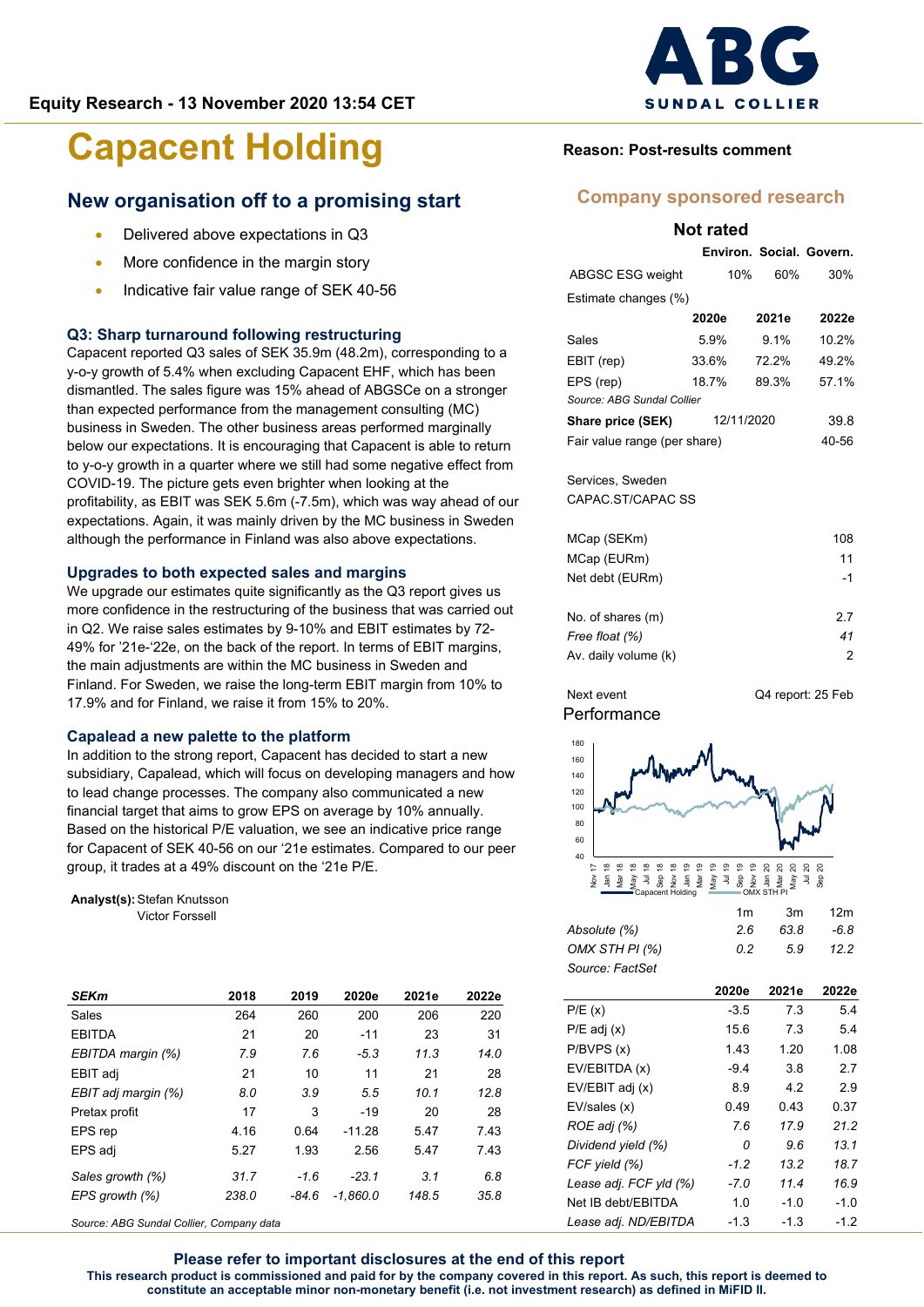## **Company description**

Capacent is a management consulting company concentrated on corporate consulting, mainly focusing on improving customer profitability and cash flow. The company offers business-oriented consulting aiming, to deliver measurable results, from setting strategies to implementation and follow-ups. Capacent has a Nordic presence and a high level of involvement in customer operations. The customer base is broad in terms of number of customers and sectors represented.



**Annual sales and adj. EBIT margin**

*Source: ABG Sundal Collier, Company data*





*Source: ABG Sundal Collier, FactSet*

## **Net debt and ND/EBITDA adj.**



*Source: ABG Sundal Collier, Company data*

## **Risks**

Capacent is dependent on continuing demand for its services from current and new customers. Moreover, a tougher climate for hiring new consultants would affect Capacent's organic growth. Furthermore, the Finnish operations are more volatile than the other divisions due to more performance-based earnings. This means that on a quarterly basis, operations can be significantly more volatile than the rest of the group.



**Quarterly sales and adj. EBIT margin**

*Source: ABG Sundal Collier, Company data*

## **EPS estimate changes, 2021e, SEK**



*Source: ABG Sundal Collier, FactSet*

**12month forward-looking P/E**

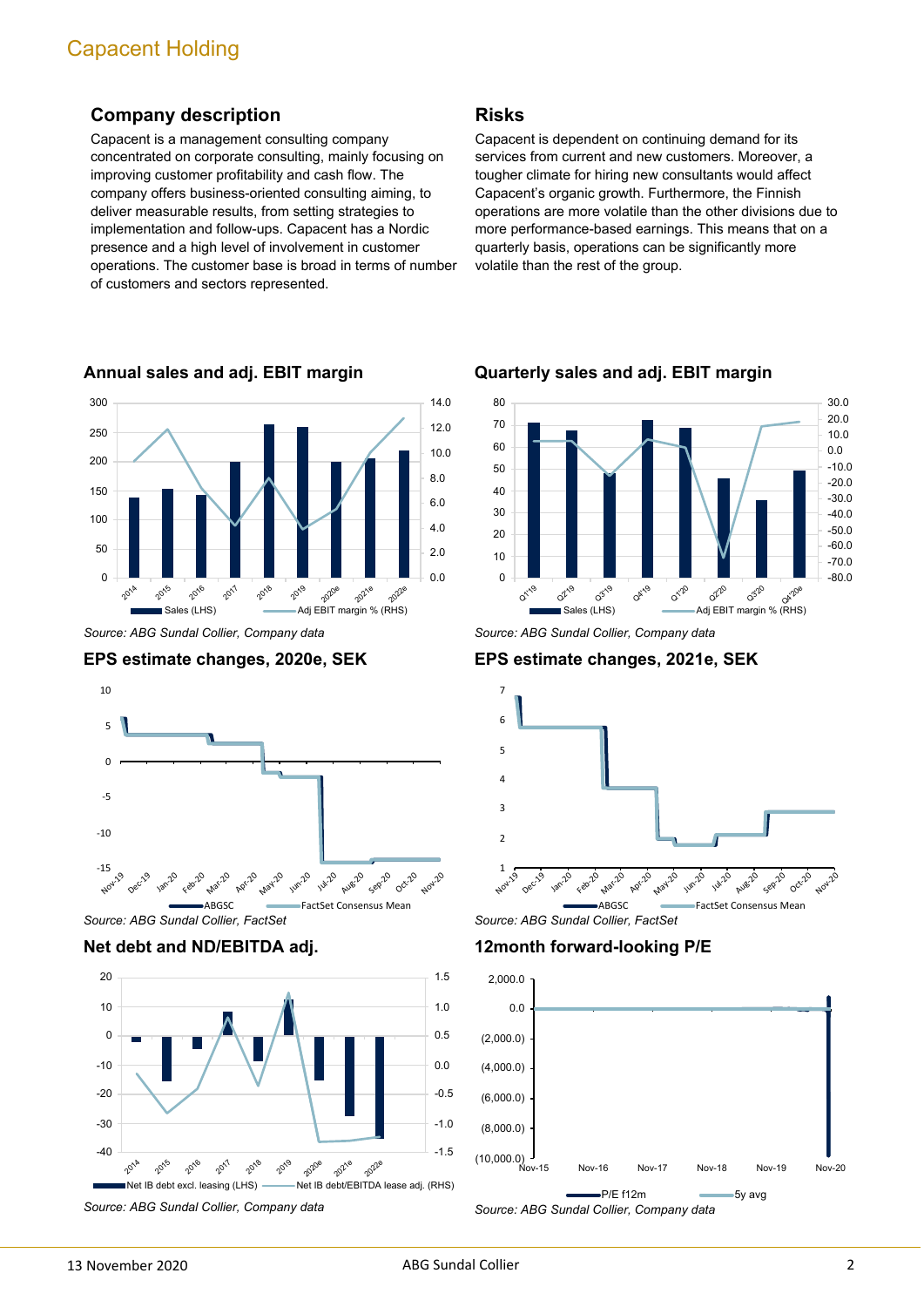# **Deviations and forecast changes**

| Q3 deviations                 |          |          |          |                |
|-------------------------------|----------|----------|----------|----------------|
| <b>SEKm</b>                   |          |          |          |                |
| P&L                           | Q3'19    | Q3'20    | Q3'20e   | Diff vs. ABGSC |
| <b>Net sales</b>              | 48.2     | 35.9     | 31.2     | 15%            |
| Other income                  | 0.0      | 1.3      | 0.0      |                |
| Other external costs          | $-15.2$  | $-15.7$  | $-10.9$  | 44%            |
| Personnel costs               | $-37.4$  | $-15.2$  | $-19.3$  | $-22%$         |
| Other costs                   | 0.0      | 0.0      | 0.0      |                |
| -of which non-recurring items | $-4.1$   | 0.0      | 0.0      |                |
| <b>EBITDA</b>                 | $-4.4$   | 6.2      | 0.9      | 570%           |
| Adj. EBITDA                   | $-0.3$   | 6.2      | 0.9      | 570%           |
| Depreciation                  | $-3.1$   | $-0.6$   | $-1.0$   |                |
| Impairment                    | 0.0      | 0.0      | 0.0      |                |
| <b>EBIT</b>                   | $-7.5$   | 5.6      | $-0.1$   | na             |
| Adj. EBIT                     | $-3.4$   | 5.6      | $-0.1$   | na             |
| <b>Net Financials</b>         | $-1.1$   | $-0.1$   | $-0.2$   |                |
| Profit before tax             | $-8.6$   | 5.4      | $-0.2$   |                |
| Tax                           | 1.7      | $-1.3$   | 0.0      |                |
| <b>NCI</b>                    | $-0.5$   | 0.0      | $-0.1$   |                |
| Net profit discontinued       | 0.0      | 0.0      | 0.0      |                |
| Net income (to shareholders)  | $-6.4$   | 4.2      | $-0.3$   | na             |
|                               |          |          |          |                |
| <b>EPS</b>                    | $-2.2$   | 1.5      | $-0.1$   | na             |
|                               |          |          |          |                |
|                               |          |          |          |                |
| Growth                        |          |          |          |                |
| Sales growth y-o-y            | $-12.4%$ | $-25.7%$ | $-35.4%$ | 9.7pp          |
|                               |          |          |          |                |
| <b>Margins</b>                |          |          |          |                |
| Adj. EBITDA margin            | $-9.1%$  | 17.3%    | 3.0%     | 14.3pp         |
|                               |          |          |          |                |
| Adj. EBIT margin              | $-7.0%$  | 15.6%    | $-0.2%$  | 15.8pp         |
|                               |          |          |          |                |
|                               |          |          |          |                |
| Sales per division            |          |          |          |                |
| Sweden                        | 29.1     | 31.5     | 26.5     | 19%            |
| Finland                       | 5.2      | 4.4      | 4.7      | $-7%$          |
| <b>Total</b>                  | 48.2     | 35.9     | 31.2     | 15%            |
|                               |          |          |          |                |

*Source: ABG Sundal Collier, company data*

## **Forecast changes**

| -<br><b>SEKm</b>  |           | <b>Old forecast</b> |       |          | <b>New forecast</b> |       | Change    |                   |                   |  |
|-------------------|-----------|---------------------|-------|----------|---------------------|-------|-----------|-------------------|-------------------|--|
| P&L               | 2020e     | 2021e               | 2022e | 2020e    | 2021e               | 2022e | 2020e     | 2021e             | 2022e             |  |
| Net sales         | 188.7     | 188.8               | 199.5 | 199.8    | 205.9               | 219.9 | 5.9%      | 9.1%              | 10.2%             |  |
| Adj. EBITDA       | $-18.6$   | 16.0                | 22.9  | 17.8     | 23.2                | 30.7  | $-195.9%$ | 44.8%             | 34.0%             |  |
| Adj. EBIT         | 2.4       | 12.0                | 18.9  | 11.1     | 20.7                | 28.2  | 368.1%    | 72.2%             | 49.2%             |  |
| Net income        | $-37.7$   | 7.8                 | 12.8  | $-30.6$  | 14.9                | 20.2  | $-18.8%$  | 89.3%             | 57.1%             |  |
| Adj EBITDA margin | $-9.8%$   | 8.5%                | 11.5% | 8.9%     | 11.3%               | 14.0% | 18.7pp    | 2.8 <sub>pp</sub> | 2.5 <sub>pp</sub> |  |
| Adj. EBIT margin  | 1.3%      | 6.4%                | 9.5%  | 5.5%     | 10.1%               | 12.8% | 4.3pp     | 3.7 <sub>pp</sub> | 3.4 <sub>pp</sub> |  |
| Net margin        | $-20.0\%$ | 4.2%                | 6.4%  | $-15.3%$ | 7.2%                | 9.2%  | 4.7pp     | 3.1 <sub>pp</sub> | 2.7 <sub>pp</sub> |  |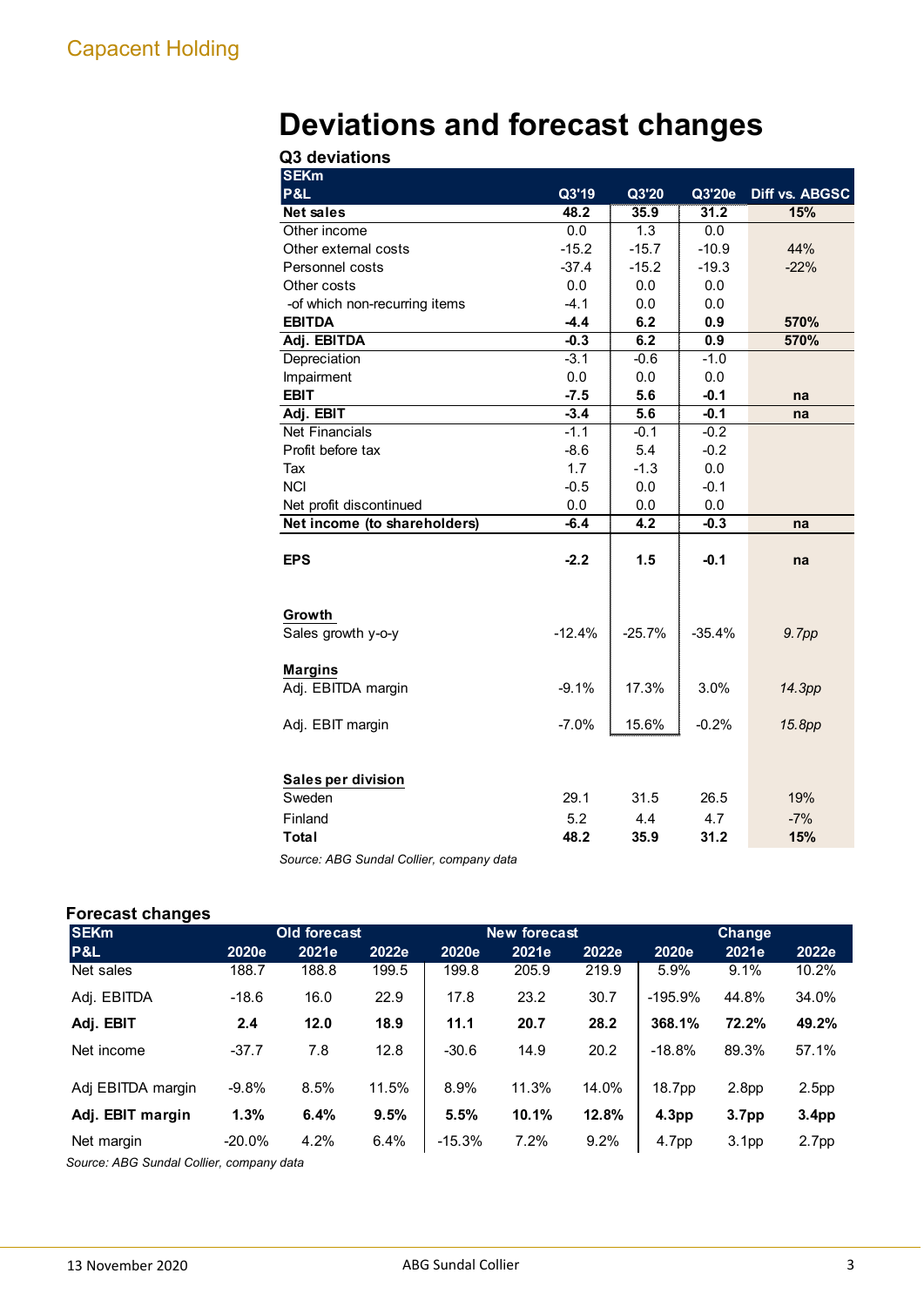## **Valuation**

#### **Peer group**

| <b>Company</b>                  | Market                       |        | Sales growth (%) |     |                   | EV/Sales (x) |      |      | EV/EBITDA (x)     |        |        | EV/EBIT(x) |        |       | P/E(x) |      |                               | Dividend yields |       |
|---------------------------------|------------------------------|--------|------------------|-----|-------------------|--------------|------|------|-------------------|--------|--------|------------|--------|-------|--------|------|-------------------------------|-----------------|-------|
| <b>Consulting firms</b>         | cap (SEKm) 2020e 2021e 2022e |        |                  |     | 2020e 2021e 2022e |              |      |      | 2020e 2021e 2022e |        | 2020e  | 2021e      | 2022e  | 2020e |        |      | 2021e 2022e 2020e 2021e 2022e |                 |       |
|                                 |                              |        |                  |     |                   |              |      |      |                   |        |        |            |        |       |        |      |                               |                 |       |
| Addnode                         | 6,326                        | 15%    | 4%               | 3%  | 2.1               | 2.0          | 1.9  | 19.0 | 16.0              | 15.3   | 25.2   | 22.2       | 20.8   | 28.0  | 23.4   | 21.6 | .2%                           | 1.3%            | 1.4%  |
| <b>Eurocon Consulting</b>       | 181                          | $-4%$  | 10%              | na  | 0.8               | 0.7          | 0.6  | 7.1  | 5.6               | 4.8    | 14.2   | 9.1        | 7.2    | 18.6  | 11.3   | 9.3  | 3.6%                          | 6.0%            | 7.2%  |
| eWork Group                     | 1,227                        | $-2%$  | 7%               | 9%  | 0.1               | 0.1          | 0.1  | 10.2 | 9.7               | 9.1    | 13.1   | 12.3       | 11.3   | 14.8  | 14.4   | 12.9 | 6.3%                          | 6.3%            | 7.0%  |
| HiQ                             | 3,088                        | $-5%$  | 5%               | 4%  | 2.2               | 2.1          | 2.0  | 15.3 | 14.3              | 13.4   | 19.0   | 17.3       | 16.2   | 20.2  | 18.6   | 17.2 | 5.1%                          | 5.4%            | 5.8%  |
| <b>Know it</b>                  | 3,697                        | 1%     | 17%              | 6%  | 1.4               | 1.2          | 1.1  | 11.9 | 10.3              | 9.4    | 15.3   | 12.8       | 11.7   | 14.7  | 12.7   | 12.1 | 2.7%                          | 3.2%            | 3.5%  |
| Rejlers                         | 2,144                        | 4%     | $-2%$            | 4%  | 1.0               | 1.0          | 1.0  | 6.2  | 8.2               | 7.4    | 10.5   | 16.9       | 14.3   | 26.1  | 20.8   | 17.3 | 1.6%                          | 2.3%            | 2.7%  |
| Semcon                          | 1,074                        | $-12%$ | 4%               | 6%  | 0.7               | 0.6          | 0.6  | 5.4  | 4.9               | 4.6    | 9.4    | 6.2        | 5.9    | 9.3   | 8.1    | 7.5  | 5.6%                          | 5.7%            | 5.7%  |
| Tieto                           | 30,648                       | 62%    | 2%               | 3%  | 1.4               | 1.4          | 1.3  | 8.5  | 7.6               | 7.3    | 11.3   | 10.4       | 9.9    | 11.7  | 11.2   | 10.4 | 4.6%                          | 5.5%            | 5.9%  |
| ÅF                              | 26,934                       | $-3%$  | 4%               | 4%  | 1.7               | 1.6          | 1.6  | 14.2 | 12.8              | 11.8   | 21.3   | 18.4       | 16.5   | 24.7  | 20.6   | 18.4 | 2.0%                          | 2.4%            | 2.7%  |
| Average                         |                              | 6%     | 6%               | 5%  | 1.3               | 1.2          | 1.1  | 10.9 | 9.9               | 9.2    | 15.5   | 14.0       | 12.6   | 18.7  | 15.7   | 14.1 | 3.6%                          | 4.2%            | 4.7%  |
| Median                          |                              | $-2%$  | 4%               | 4%  | 1.4               | 1.2          | 1.1  | 10.2 | 9.7               | 9.1    | 14.2   | 12.8       | 11.7   | 18.6  | 14.4   | 12.9 | 3.6%                          | $5.4\%$         | 5.7%  |
| Capacent (ABGSCe)               | 108                          | -23%   | 3%               | 7%  | 0.5               | 0.4          | 0.4  | 5.5  | 3.7               | 2.6    | 8.9    | 4.2        | 2.9    | 15.6  | 7.3    | 5.4  | $0.0\%$                       | $9.6\%$         | 13.1% |
| Capacent premium/discount (+/-) |                              | 924%   | $-32%$           | 57% | -64%              | -65%         | -68% | -46% | -62%              | $-71%$ | $-37%$ | $-67%$     | $-75%$ | -16%  | -49%   |      | -59% -100%                    | 77%             | 128%  |

*Source: ABG Sundal Collier, company data*

#### **EV/sales (x) NTM**







*Source: ABG Sundal Collier, company data*

## **Indicative price range of SEK 40-56 on '21e P/E**

We expect a P/E of 7.3x for '21e, which is slightly below the three-year NTM average of 8.8x. An indicative price range of plus/minus one standard deviation from the average indicates SEK 40-56 per share.

The price range will ultimately be determined by execution of the ongoing restructuring. One could also argue, however, that a successful restructuring would decrease the valuation gap towards the peer group, and that further upside could potentially be derived in such a case. Currently, Capacent trades at a ~50% discount on P/E, compared to our peer group, for 2021e.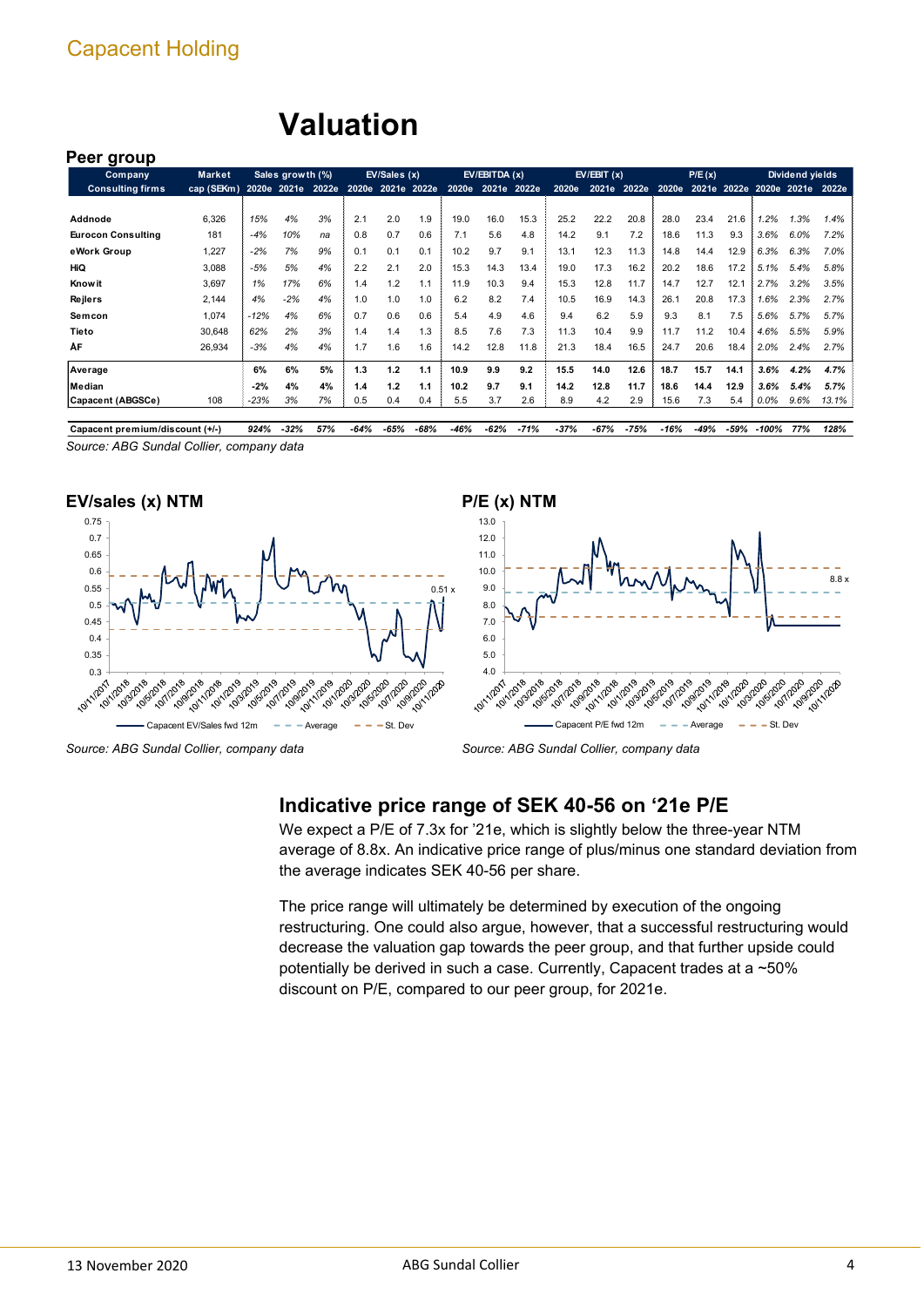## **Quarterly and yearly overview**

| <b>SEKm</b>                   |             |             |          |         |         |          |                           |                |          |          |             |          |          |             |          |
|-------------------------------|-------------|-------------|----------|---------|---------|----------|---------------------------|----------------|----------|----------|-------------|----------|----------|-------------|----------|
| P&L                           | Q1'19       | Q2'19       | Q3'19    | Q4'19   | Q1'20   | Q2'20    | Q3'20                     | Q4'20e         | 2016     | 2017     | 2018        | 2019     | 2020e    | 2021e       | 2022e    |
| <b>Net sales</b>              | 71.3        | 67.7        | 48.2     | 72.4    | 69.0    | 45.8     | 35.9                      | 49.1           | 142.9    | 200.4    | 263.8       | 259.7    | 199.8    | 205.9       | 219.9    |
| Other income                  | 0.0         | 0.1         | 0.0      | 0.1     | 0.0     | 0.8      | 1.3                       | 0.0            | 0.7      | 6.8      | 9.6         | 0.1      | 2.1      | 0.0         | 0.0      |
| Other external costs          | $-11.1$     | $-10.2$     | $-15.2$  | $-19.0$ | $-20.3$ | $-21.7$  | $-15.7$                   | $-17.2$        | $-20.1$  | $-42.0$  | $-59.3$     | $-55.5$  | $-74.9$  | $-72.1$     | $-74.8$  |
| <b>Personnel costs</b>        | $-52.9$     | $-50.2$     | $-37.4$  | $-44.0$ | $-43.6$ | $-25.5$  | $-15.2$                   | $-24.9$        | $-115.6$ | $-112.6$ | $-183.7$    | $-184.6$ | $-109.2$ | $-110.7$    | $-114.4$ |
| Other costs                   | 0.0         | 0.0         | 0.0      | 0.0     | 0.0     | $-28.4$  | 0.0                       | 0.0            | $-0.1$   | 0.0      | 0.0         | 0.0      | $-28.4$  | 0.0         | 0.0      |
| -of which non-recurring items | 0.0         | 0.6         | $-4.1$   | 0.0     | 0.0     | $-28.3$  | 0.0                       | 0.0            | 0        | 2.75     | $-3.3$      | $-3.5$   | $-28.3$  | 0.0         | 0.0      |
| <b>EBITDA</b>                 | 7.3         | 7.3         | $-4.4$   | 9.4     | 5.2     | -29.0    | 6.2                       | 7.1            | 10.8     | 12.9     | 30.5        | 19.7     | $-10.5$  | 23.2        | 30.7     |
| Adj. EBITDA                   | 7.3         | 6.7         | $-0.3$   | 9.4     | 5.2     | $-0.6$   | 6.2                       | 7.1            | 10.8     | 10.2     | 24.3        | 23.2     | 17.8     | 23.2        | 30.7     |
| Depreciation                  | $-2.9$      | $-3.0$      | $-3.1$   | $-4.1$  | $-3.6$  | $-1.8$   | $-0.6$                    | $-0.7$         | $-0.5$   | $-1.8$   | $-3.1$      | $-13.0$  | $-6.7$   | $-2.5$      | $-2.5$   |
| Impairment                    | $\mathbf 0$ | $\mathbf 0$ | 0        | 0       | 0       | 0.0      | $\mathbf 0$               | $\overline{0}$ | 0        | $-5.3$   | $-9.5$      | 0        | 0.0      | 0.0         | 0.0      |
| <b>EBIT</b>                   | 4.5         | 4.3         | $-7.5$   | 5.4     | 1.5     | $-30.8$  | 5.6                       | 6.4            | 10.3     | 5.9      | 17.9        | 6.7      | $-17.3$  | 20.7        | 28.2     |
| Adj. EBIT                     | 4.5         | 3.7         | $-3.4$   | 5.4     | 1.5     | $-2.4$   | 5.6                       | 6.4            | 10.3     | 8.4      | 21.2        | 10.2     | 11.1     | 20.7        | 28.2     |
| <b>Net Financials</b>         | $-1.0$      | $-0.7$      | $-1.1$   | $-0.8$  | $-1.3$  | 0.3      | $-0.1$                    | $-0.2$         | 0.2      | $-0.9$   | $-1.2$      | $-3.6$   | $-1.3$   | $-0.6$      | $-0.6$   |
| Profit before tax             | 3.5         | 3.7         | $-8.6$   | 4.6     | 0.3     | $-30.5$  | 5.4                       | 6.2            | 10.6     | 5.0      | 16.7        | 3.1      | $-18.6$  | 20.1        | 27.6     |
| Tax                           | $-0.7$      | $-0.8$      | 1.7      | $-1.1$  | $-0.1$  | 0.1      | $-1.3$                    | $-1.4$         | $-2.3$   | $-2.0$   | $-4.7$      | $-0.9$   | $-2.7$   | $-4.1$      | $-5.6$   |
| <b>NCI</b>                    | $-0.5$      | 0.1         | $-0.5$   | 0.4     | 0.1     | $-0.1$   | 0.0                       | $-0.2$         | 0.0      | 0.3      | 0.5         | $-0.4$   | $-0.1$   | $-1.2$      | $-1.8$   |
| Net profit discontinued       | 0.0         | 0.0         | 0.0      | 0.0     | 0.0     | $-9.2$   | 0.0                       | 0.0            | 0.0      | 0.0      | 0.0         | 0.0      | $-9.2$   | 0.0         | 0.0      |
| Net income (to shareholders)  | 3.2         | 2.8         | $-6.4$   | 3.0     | 0.0     | -39.6    | 4.2                       | 4.7            | 8.2      | 3.3      | 11.5        | 2.6      | $-30.6$  | 14.9        | 20.2     |
|                               |             |             |          |         |         |          |                           |                |          |          |             |          |          |             |          |
| <b>EPS</b> diluted            | 1.1         | 1.0         | $-2.2$   | 1.1     | 0.0     | -14.6    | 1.5                       | 1.7            | 3.1      | 1.2      | 4.0         | 1.1      | $-11.3$  | 5.5         | 7.4      |
| <b>DPS</b>                    |             |             |          |         |         |          |                           |                | 3.0      | 1.0      | 3.0         | 1.0      | 0.0      | 3.8         | 5.2      |
|                               |             |             |          |         |         |          |                           |                |          |          |             |          |          |             |          |
| Growth                        |             |             |          |         |         |          |                           |                |          |          |             |          |          |             |          |
| Sales growth y-o-y            | 10.4%       | 2.3%        | $-12.4%$ | $-7.1%$ | $-3.2%$ |          | $-32.4\% -25.7\% -32.2\%$ |                | $-7.2%$  | 40.2%    | 31.7% -1.6% |          | $-23.1%$ | 3.1%        | 6.8%     |
|                               |             |             |          |         |         |          |                           |                |          |          |             |          |          |             |          |
| <b>Margins</b>                |             |             |          |         |         |          |                           |                |          |          |             |          |          |             |          |
| Adj. EBITDA margin            | 10.3%       | 10.8%       | $-9.1%$  | 13.0%   | 7.5%    | $-63.3%$ | 17.3%                     | 14.4%          | 7.6%     | 5.1%     | 9.2%        | 8.9%     | 8.9%     | 11.3%       | 14.0%    |
| <b>EBIT</b> margin            | 6.3%        | 6.4%        | $-15.5%$ | 7.4%    | 2.2%    | $-67%$   | 15.6%                     | 13.0%          | 7.2%     | 2.9%     | 6.8%        | 2.6%     | $-8.6%$  | 10.1%       | 12.8%    |
| Adj. EBIT margin              | 6.3%        | 5.5%        | $-7.0%$  | 7.4%    | 2.2%    | $-5.3%$  | 15.6%                     | 13.0%          | 7.2%     | 4.2%     | 8.0%        | 3.9%     | 5.5%     | 10.1%       | 12.8%    |
| Adj. R12 EBIT margin          | 7.0%        | 6.6%        | 5.0%     | 3.9%    | 2.8%    | 0.5%     | 4.5%                      | 5.5%           |          |          |             |          |          |             |          |
|                               |             |             |          |         |         |          |                           |                |          |          |             |          |          |             |          |
| Sales per division            |             |             |          |         |         |          |                           |                |          |          |             |          |          |             |          |
| Sweden                        | 36.1        | 32.7        | 29.1     | 46.0    | 44.0    | 39.5     | 31.5                      | 42.1           | 121.7    | 117.5    | 141.1       | 143.9    | 157.1    | 171.5       | 181.6    |
| Finland                       | 13.6        | 13.3        | 5.2      | 8.0     | 7.7     | 6.2      | 4.4                       | 7.0            | 21.3     | 19.9     | 38.8        | 38.8     | 25.1     | 34.5        | 38.3     |
| Total                         | 71.3        | 67.7        | 48.2     | 72.4    | 69.0    | 45.8     | 35.9                      | 49.1           | 142.9    | 200.4    | 263.8       | 259.7    | 199.8    | 205.9       | 219.9    |
|                               |             |             |          |         |         |          |                           |                |          |          |             |          |          |             |          |
| Adj. EBIT per division        |             |             |          |         |         |          |                           |                |          |          |             |          |          |             |          |
| Sweden                        | 2.6         | 1.1         | 0.6      | 4.0     | 1.6     | $-0.9$   | 6.0                       | 6.6            |          | 6.9      | 10.6        | 8.3      | 13.4     | 18.6        | 23.3     |
| Finland                       | 4.0         | 3.8         | $-1.5$   | 0.1     | 0.0     | 0.5      | 1.0                       | 1.3            |          | 2.0      | 12.2        | 6.5      | 2.7      | 6.6         | 9.9      |
| Adj. EBIT margin per division |             |             |          |         |         |          |                           |                |          |          |             |          |          |             |          |
| Sweden                        | 7.2%        | 3.2%        | 2.2%     | 8.7%    | 3.7%    | $-2.2%$  | 19.1%                     | 15.7%          | 8.0%     | 6.6%     | 7.5%        | 5.7%     | 8.5%     | 10.8%       | 12.8%    |
| Finland                       | 30.6%       | 29.4%       | $-30.6%$ | 1.9%    | 0.4%    | 7.3%     | 22.2%                     | 18.0%          | 7.8%     | 9.8%     | 31.5%       | 16.8%    | 10.9%    | 15.0% 20.0% |          |
|                               |             |             |          |         |         |          |                           |                |          |          |             |          |          |             |          |

*Source: ABG Sundal Collier, company data*



## **Sales per business unit Sweden, SEKm**

## **EBIT margin per business unit Sweden, %**



*Source: ABG Sundal Collier, company data*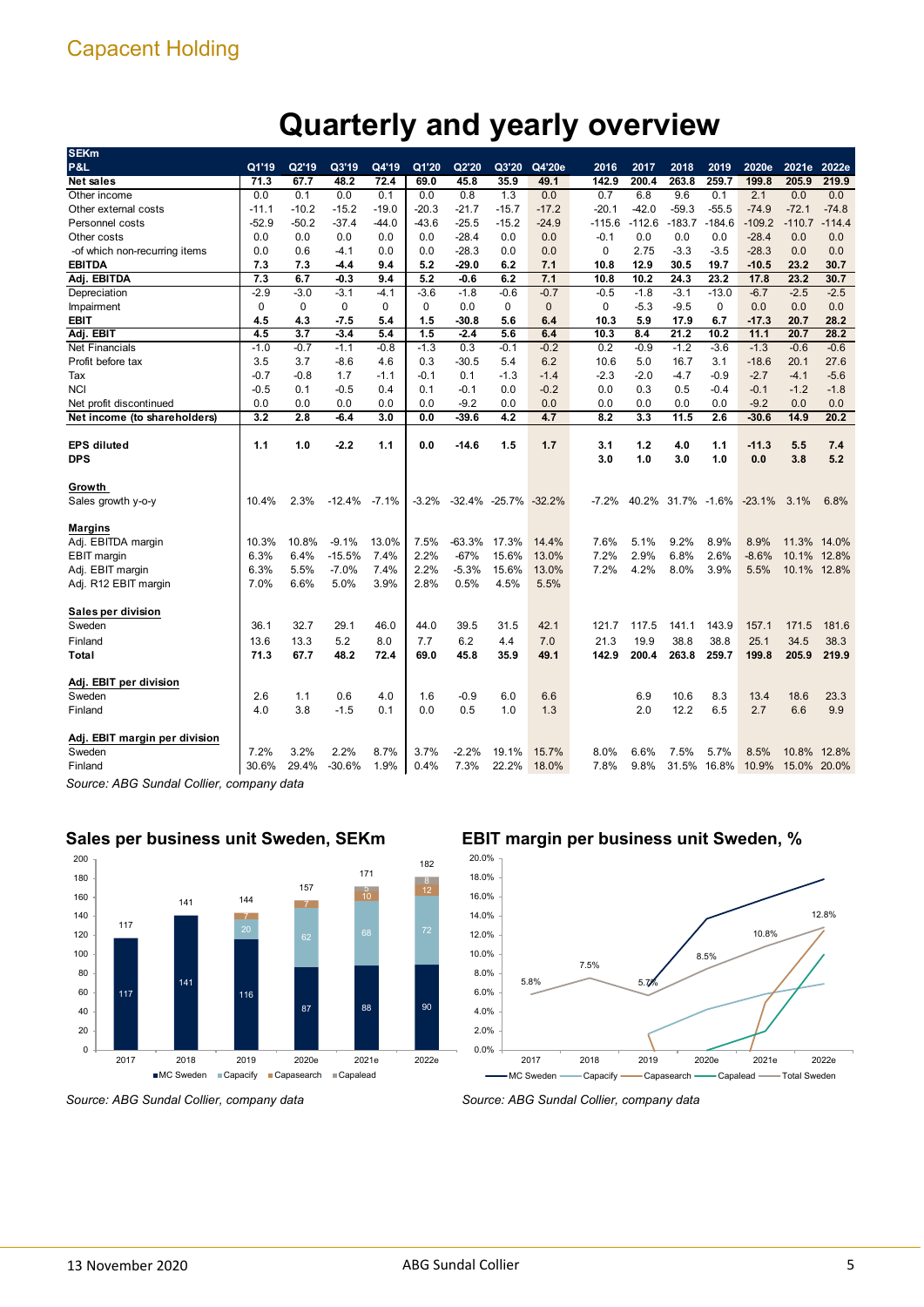## **ESG profile**

## **ESG initiatives**

Capacent is a management consultancy firm with a presence in Sweden, Finland and Iceland. The company's core business is to improve its customers' cash flow and profitability, but it also offers other services. In regards to ESG, Capacent has introduced a Gender Equality Roadmap, which is used to help customers improve gender equality and can be used to identify structures related to gender within organisations. Capacent has made gender diversity a priority, with equal representation on the board and with the majority of new recruits being female. The largest service offering is within operational excellence, where Capacent works side by side with its clients, helping them become more efficient and at the same time minimising their environmental footprints. An example is a project that focuses on emissions and the cost efficient supply chain process, by reviewing the optimal way to serve the customer and optimising the transportation routes while decreasing lead times across the chain. In order to attract qualified employees, the company is constantly trying to improve the satisfaction and development of the workforce. Capacent focuses on employee's health and wellbeing through various policies. No previous ESG incidents have been reported.

#### **Risks and opportunities**

Capacent currently does not present information on its ESG profile to investors and stakeholders, meaning there is room for improvement in this regard. In addition, Capacent has not stated any targets on ESG metrics and does not provide ESG data to the public. There is therefore an opportunity for the company to improve its ESG profile and by doing so, its reputation as a service provider and employer.

| Social and governance data             |      |      |      |  |  |  |  |  |  |  |  |  |
|----------------------------------------|------|------|------|--|--|--|--|--|--|--|--|--|
|                                        | 2016 | 2017 | 2018 |  |  |  |  |  |  |  |  |  |
| Women in workforce %                   | 0.29 | 0.34 | 0.38 |  |  |  |  |  |  |  |  |  |
| Women in management %                  | 0    | 0    | 0    |  |  |  |  |  |  |  |  |  |
| Women in board %                       | 0.2  | 0.2  | 0.2  |  |  |  |  |  |  |  |  |  |
| CEO salary, SEKm p.a.                  | 2.1  | 1.9  | 2    |  |  |  |  |  |  |  |  |  |
| Employee turnover %                    | na   | na   | na   |  |  |  |  |  |  |  |  |  |
| Employee absence %                     | na   | na   | na   |  |  |  |  |  |  |  |  |  |
| Person responsible for sustainability: |      |      | CEO  |  |  |  |  |  |  |  |  |  |
| Senior management:                     |      |      | Yes  |  |  |  |  |  |  |  |  |  |

\*based on the MSCI framework but not using all the parameters.

| Key issues*                   | <b>ABGSC</b> weight |
|-------------------------------|---------------------|
| <b>Environment</b>            | 10%                 |
| Climate change                |                     |
| Carbon emissions              |                     |
| Pollution and waste           |                     |
| Social                        | 60%                 |
| Human capital                 |                     |
| Labour management             |                     |
| Health and safety             |                     |
| Governance                    | 30%                 |
| Corporate governance          |                     |
| <b>Business ethics</b>        |                     |
| Corporate behaviour           |                     |
| <b>Previous ESG incidents</b> |                     |
| <b>None</b>                   |                     |
| <b>Exposure to ESG Trends</b> |                     |
| Gender diversity              |                     |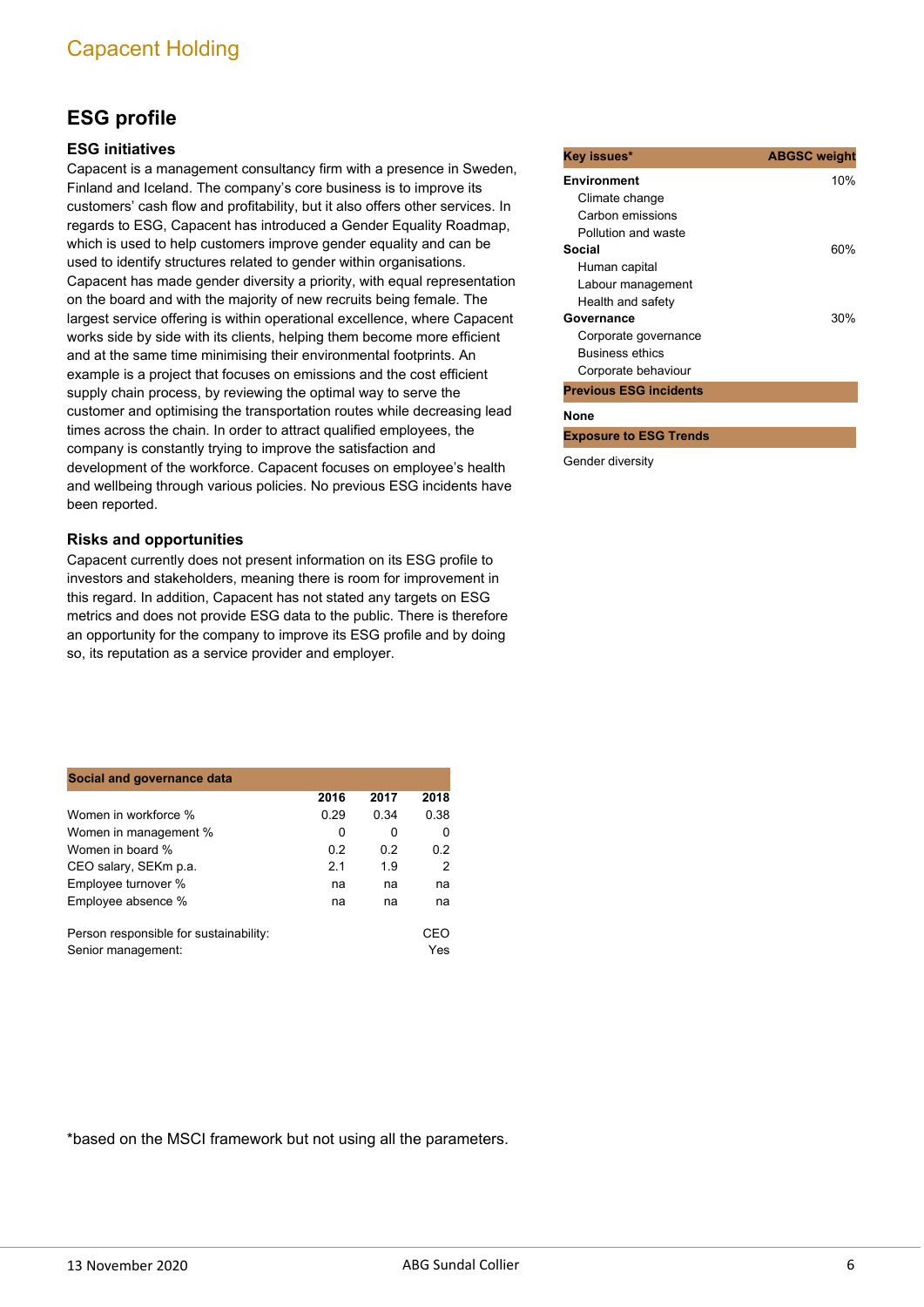| <b>Income Statement (SEKm)</b>      | Q1 2019                 | Q2 2019 | Q3 2019        | Q4 2019     | Q1 2020        | Q2 2020      | Q3 2020      | Q4 2020e       |
|-------------------------------------|-------------------------|---------|----------------|-------------|----------------|--------------|--------------|----------------|
| Sales                               | 71                      | 68      | 48             | 72          | 69             | 46           | 36           | 49             |
| COGS                                | $\pmb{0}$               | 0       | 0              | 0           | $\mathbf 0$    | $\mathbf 0$  | $\mathbf 0$  | $\mathbf 0$    |
| Gross profit                        | 71                      | 68      | 48             | 72          | 69             | 46           | 36           | 49             |
| Other operating items               | $-64$                   | $-60$   | -53            | $-63$       | $-64$          | $-75$        | $-30$        | $-42$          |
| <b>EBITDA</b>                       | $\overline{\mathbf{r}}$ | 7       | -4             | 9           | 5              | $-29$        | 6            | $\overline{7}$ |
| Depreciation and amortisation       | -3                      | -3      | -3             | $-4$        | -4             | $-2$         | $-1$         | $-1$           |
| <b>EBITA</b>                        | 4                       | 4       | $-7$           | 5           | 2              | $-31$        | 6            | 6              |
| EO items                            | $\Omega$                | 0       | $\mathbf{0}$   | $\Omega$    | 0              | $\mathbf{0}$ | $\mathbf{0}$ | $-3$           |
| Impairment and PPA amortisation     | 0                       | 0       | 0              | 0           | 0              | $\pmb{0}$    | 0            | $\mathbf 0$    |
| <b>EBIT</b>                         | 4                       | 4       | $-7$           | 5           | 2              | $-31$        | 6            | 6              |
| Net financial items                 | $-1$                    | -1      | $-1$           | $-1$        | $-1$           | $\mathbf 0$  | -0           | -0             |
| Pretax profit                       | 3                       | 4       | -9             | 5           | 0              | $-31$        | 5            | 6              |
| Tax                                 | $-1$                    | $-1$    | $\overline{c}$ | $-1$        | -0             | $\mathbf 0$  | $-1$         | $-1$           |
| Net profit                          | 3                       | 3       | $-7$           | 3           | 0              | $-30$        | 4            | 5              |
| Minority interest                   | -0                      | 0       | -0             | $\mathbf 0$ | 0              | $-0$         | -0           | $-0$           |
| Net profit discontinued             | 0                       | 0       | 0              | $\mathbf 0$ | 0              | $-9$         | $\mathbf 0$  | 0              |
| Net profit to shareholders          | $\overline{2}$          | 3       | $-7$           | 4           | 0              | $-40$        | 4            | 5              |
| <b>EPS</b>                          | 0.76                    | 0.99    | $-2.48$        | 1.31        | 0.09           | $-13.30$     | 1.38         | 1.58           |
| <b>EPS Adj</b>                      | 0.76                    | 0.99    | $-2.48$        | 1.31        | 0.09           | $-10.21$     | 1.38         | 1.58           |
| Total extraordinary items after tax | 0                       | 0       | 0              | $\mathbf 0$ | 0              | $\mathbf 0$  | $\mathbf 0$  | $-3$           |
| Tax rate (%)                        | 20.9                    | 21.7    | 19.7           | 24.1        | 48.5           | 0.3          | 23.5         | 22.0           |
| Gross margin (%)                    | 100.0                   | 100.0   | 100.0          | 100.0       | 100.0          | 100.0        | 100.0        | 100.0          |
| EBITDA margin (%)                   | 10.3                    | 10.8    | $-9.1$         | 13.0        | 7.5            | $-63.3$      | 17.3         | 14.4           |
| EBITA margin (%)                    | 6.3                     | 6.4     | $-15.5$        | 7.4         | 2.2            | $-67.2$      | 15.6         | 13.0           |
| EBIT margin (%)                     | 6.3                     | 6.4     | $-15.5$        | 7.4         | 2.2            | $-67.2$      | 15.6         | 13.0           |
| Pretax margin (%)                   | 4.9                     | 5.4     | $-17.9$        | 6.3         | 0.4            | $-66.7$      | 15.2         | 12.7           |
| Net margin (%)                      | 3.8                     | 4.2     | $-14.3$        | 4.8         | 0.2            | $-66.5$      | 11.6         | 9.9            |
| Growth rates Y/Y                    | Q1 2019                 | Q2 2019 | Q3 2019        | Q4 2019     | Q1 2020        | Q2 2020      | Q3 2020      | Q4 2020e       |
| Sales growth (%)                    | 10.4                    | 2.3     | $-12.4$        | $-7.1$      | $-3.2$         | $-32.4$      | $-25.7$      | $-32.2$        |
| EBITDA growth (%)                   | 2.8                     | 71.9    | -chg           | $-48.6$     | $-29.5$        | -chg         | $+chq$       | $-24.8$        |
| EBIT growth (%)                     | $-32.8$                 | 49.8    | -chg           | $-34.1$     | $-65.5$        | -chg         | $+chg$       | 19.1           |
| Net profit growth (%)               | $-45.6$                 | 119.3   | -chg           | $-36.8$     | $-95.0$        | -chg         | $+chq$       | 39.8           |
| EPS growth (%)                      | $-45.6$                 | 119.3   | -chg           | $-36.8$     | $-95.0$        | -chg         | +chg         | 39.8           |
| Adj earnings numbers                | Q1 2019                 | Q2 2019 | Q3 2019        | Q4 2019     | Q1 2020        | Q2 2020      | Q3 2020      | Q4 2020e       |
| <b>EBITDA Adj</b>                   | $\overline{7}$          | 7       | $-4$           | 9           | 5              | $-29$        | 6            | 10             |
| EBITDA Adj margin (%)               | 10.3                    | 10.8    | $-9.1$         | 13.0        | 7.5            | $-63.3$      | 17.3         | 19.9           |
| EBITA Adj                           | $\overline{4}$          | 4       | $-7$           | 5           | 2              | $-31$        | 6            | 9              |
| EBITA Adj margin (%)                | 6.3                     | 6.4     | $-15.5$        | 7.4         | 2.2            | $-67.2$      | 15.6         | 18.5           |
| <b>EBIT Adj</b>                     | 4                       | 4       | $-7$           | 5           | $\overline{2}$ | $-31$        | 6            | 9              |
| EBIT Adj margin (%)                 | 6.3                     | 6.4     | $-15.5$        | 7.4         | 2.2            | $-67.2$      | 15.6         | 18.5           |
| Pretax profit Adj                   | 3                       | 4       | -9             | 5           | 0              | $-31$        | 5            | 9              |
| Net profit Adj                      | $\mathsf 3$             | 3       | $-7$           | 3           | 0              | $-30$        | 4            | 8              |
| Net profit to shareholders Adj      | $\overline{2}$          | 3       | $-7$           | 4           | 0              | $-31$        | 4            | $\overline{7}$ |
| Net Adj margin (%)                  | 3.8                     | 4.2     | $-14.3$        | 4.8         | 0.2            | $-66.5$      | 11.6         | 15.4           |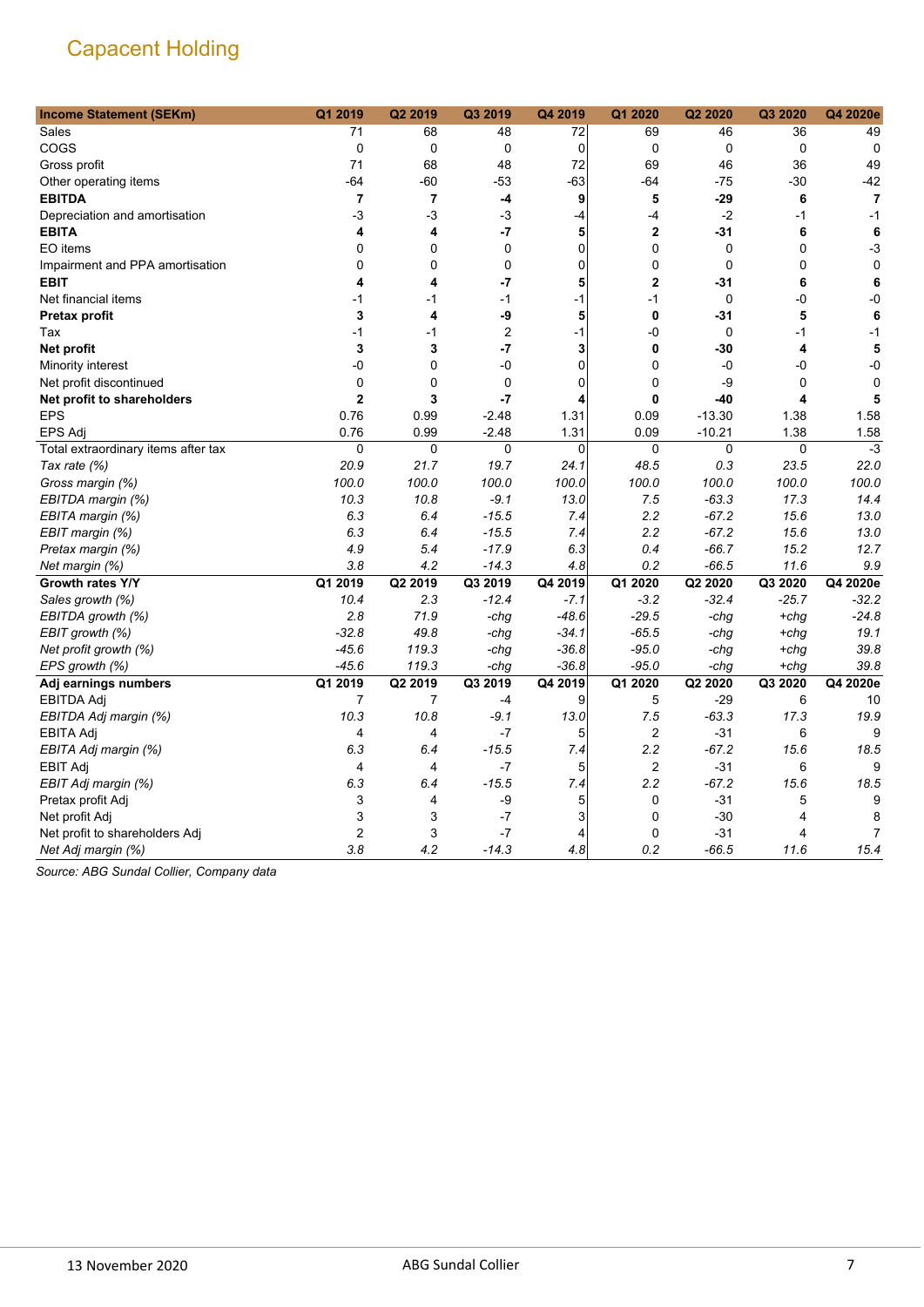| <b>Income Statement (SEKm)</b>      | 2013         | 2014    | 2015   | 2016    | 2017    | 2018        | 2019           | 2020e      | 2021e  | 2022e    |
|-------------------------------------|--------------|---------|--------|---------|---------|-------------|----------------|------------|--------|----------|
| Sales                               | 121          | 138     | 154    | 143     | 200     | 264         | 260            | 200        | 206    | 220      |
| COGS                                | 0            | 0       | 0      | 0       | 0       | 0           | 0              | 0          | 0      | 0        |
| Gross profit                        | 121          | 138     | 154    | 143     | 200     | 264         | 260            | 200        | 206    | 220      |
| Other operating items               | $-119$       | $-125$  | $-137$ | $-132$  | $-187$  | $-243$      | $-240$         | $-210$     | $-183$ | $-189$   |
| <b>EBITDA</b>                       | 1            | 14      | 17     | 11      | 13      | 21          | 20             | -11        | 23     | 31       |
| Depreciation and amortisation       | $-1$         | $-1$    | $-1$   | -0      | $-2$    | $-3$        | $-13$          | -7         | $-3$   | $-3$     |
| Of which leasing depreciation       | 0            | 0       | 0      | 0       | 0       | 0           | $-13$          | -6         | $-2$   | $-2$     |
| <b>EBITA</b>                        | 1            | 13      | 17     | 10      | 11      | 18          | $\overline{7}$ | $-17$      | 21     | 28       |
| EO items                            | 0            | 0       | $-2$   | 0       | 3       | $-3$        | -4             | $-28$      | 0      | 0        |
| Impairment and PPA amortisation     | 0            | 0       | 0      | 0       | $-5$    | $\mathbf 0$ | $\Omega$       | 0          | 0      | 0        |
| <b>EBIT</b>                         | 1            | 13      | 17     | 10      | 6       | 18          | $\overline{7}$ | -17        | 21     | 28       |
| Net financial items                 | $-1$         | $-1$    | $-0$   | 0       | $-1$    | $-1$        | -4             | $-1$       | $-1$   | $-1$     |
| <b>Pretax profit</b>                | -1           | 12      | 16     | 11      | 5       | 17          | 3              | $-19$      | 20     | 28       |
| Tax                                 | 1            | $-2$    | $-3$   | $-2$    | $-2$    | $-5$        | $-1$           | $-3$       | $-4$   | $-6$     |
| Net profit                          | -0           | 10      | 14     | 8       | 3       | 12          | $\overline{2}$ | $-21$      | 16     | 22       |
| Minority interest                   | 0            | 0       | 0      | 0       | 0       | 0           | $-0$           | -0         | -1     | $-2$     |
| Net profit discontinued             | 0            | 0       | 0      | 0       | 0       | 0           | $\mathbf 0$    | -9         | 0      | $\Omega$ |
| Net profit to shareholders          | -0           | 10      | 14     | 8       | 3       | 12          | $\overline{2}$ | -31        | 15     | 20       |
| <b>EPS</b>                          | $-0.06$      | 3.71    | 5.12   | 3.11    | 1.23    | 4.16        | 0.64           | $-11.28$   | 5.47   | 7.43     |
| <b>EPS Adj</b>                      | $-0.06$      | 3.71    | 5.76   | 3.11    | 2.17    | 5.27        | 1.93           | 2.56       | 5.47   | 7.43     |
| Total extraordinary items after tax | 0            | 0       | $-2$   | 0       | 3       | $-3$        | -4             | $-28$      | 0      | $\Omega$ |
| Leasing payments                    | 0            | 0       | 0      | 0       | 0       | 0           | $-13$          | -6         | $-2$   | $-2$     |
| Tax rate (%)                        | 76.3         | 17.9    | 17.6   | 22.2    | 39.5    | 28.2        | 29.9           | 14.5       | 20.4   | 20.4     |
| Gross margin (%)                    | 100.0        | 100.0   | 100.0  | 100.0   | 100.0   | 100.0       | 100.0          | 100.0      | 100.0  | 100.0    |
| EBITDA margin (%)                   | 1.1          | 9.8     | 11.2   | 7.6     | 6.5     | 7.9         | 7.6            | $-5.3$     | 11.3   | 14.0     |
| EBITA margin (%)                    | 0.5          | 9.4     | 10.8   | 7.2     | 5.6     | 6.8         | 2.6            | $-8.6$     | 10.1   | 12.8     |
| EBIT margin (%)                     | 0.5          | 9.4     | 10.8   | 7.2     | 2.9     | 6.8         | 2.6            | $-8.6$     | 10.1   | 12.8     |
| Pretax margin (%)                   | $-0.6$       | 8.6     | 10.7   | 7.4     | 2.5     | 6.3         | 1.2            | $-9.3$     | 9.8    | 12.6     |
| Net margin (%)                      | $-0.1$       | 7.1     | 8.8    | 5.7     | 1.5     | 4.5         | 0.8            | $-10.6$    | 7.8    | 10.0     |
| Growth rates Y/Y                    | 2013         | 2014    | 2015   | 2016    | 2017    | 2018        | 2019           | 2020e      | 2021e  | 2022e    |
| Sales growth (%)                    | $-10.6$      | 14.7    | 11.3   | $-7.2$  | 40.2    | 31.7        | -1.6           | $-23.1$    | 3.1    | 6.8      |
| EBITDA growth (%)                   | $-89.7$      | 938.4   | 27.1   | $-37.2$ | 19.7    | 61.9        | $-6.1$         | $-153.6$   | 320.2  | 32.4     |
| EBIT growth (%)                     | $-95.4$      | 2,212.0 | 28.9   | $-38.2$ | $-43.0$ | 204.5       | $-62.7$        | $-358.8$   | 220.0  | 36.4     |
| Net profit growth (%)               | $-101.5$     | 6,072.6 | 38.2   | $-39.3$ | $-63.3$ | 297.7       | $-82.0$        | $-1,083.8$ | 175.3  | 37.4     |
| EPS growth (%)                      | high         | 6,072.5 | 38.2   | $-39.3$ | $-60.3$ | 238.0       | $-84.6$        | $-1,860.0$ | 148.5  | 35.8     |
| Profitability                       | 2013         | 2014    | 2015   | 2016    | 2017    | 2018        | 2019           | 2020e      | 2021e  | 2022e    |
| ROE (%)                             | $-0.2$       | 10.2    | 12.9   | 7.7     | 3.2     | 11.4        | 1.6            | $-33.7$    | 17.9   | 21.2     |
| ROE Adj (%)                         | $-0.2$       | 10.2    | 14.5   | 7.7     | 5.6     | 14.5        | 4.8            | 7.6        | 17.9   | 21.2     |
| ROCE (%)                            | 0.5          | 12.1    | 15.3   | 9.4     | 5.2     | 15.0        | 4.7            | $-14.3$    | 23.2   | 27.4     |
| ROCE Adj(%)                         | 0.5          | 12.1    | 16.9   | 9.4     | 7.5     | 17.7        | 7.2            | 9.2        | 23.2   | 27.4     |
| ROIC (%)                            | 0.1          | 10.3    | 14.3   | 8.3     | 3.2     | 11.2        | 3.6            | $-17.8$    | 24.2   | 31.3     |
| ROIC Adj (%)                        | 0.1          | 10.3    | 15.8   | 8.3     | 4.6     | 13.3        | 5.4            | 11.4       | 24.2   | 31.3     |
| Adj earnings numbers                | 2013         | 2014    | 2015   | 2016    | 2017    | 2018        | 2019           | 2020e      | 2021e  | 2022e    |
| <b>EBITDA Adj</b>                   | 1            | 14      | 19     | 11      | 10      | 24          | 23             | 18         | 23     | 31       |
| EBITDA Adj margin (%)               | 1.1          | 9.8     | 12.3   | 7.6     | 5.1     | 9.2         | 8.9            | 8.9        | 11.3   | 14.0     |
| EBITDA lease Adj                    | $\mathbf{1}$ | 14      | 19     | 11      | $10$    | 24          | 10             | 12         | 21     | 29       |
| EBITDA lease Adj margin (%)         | 1.1          | 9.8     | 12.3   | 7.6     | 5.1     | 9.2         | 3.9            | 5.8        | 10.3   | 13.1     |
| <b>EBITA Adj</b>                    | 1            | 13      | 18     | 10      | 8       | 21          | 10             | 11         | 21     | 28       |
| EBITA Adj margin (%)                | 0.5          | 9.4     | 11.9   | 7.2     | 4.2     | 8.0         | 3.9            | 5.5        | 10.1   | 12.8     |
| <b>EBIT Adj</b>                     | 1            | 13      | 18     | 10      | 8       | 21          | 10             | 11         | 21     | 28       |
| EBIT Adj margin (%)                 | 0.5          | 9.4     | 11.9   | 7.2     | 4.2     | 8.0         | 3.9            | 5.5        | 10.1   | 12.8     |
| Pretax profit Adj                   | $-1$         | 12      | 18     | 11      | 8       | 20          | 7              | 10         | 20     | 28       |
| Net profit Adj                      | $-0$         | 10      | 15     | 8       | 6       | 15          | 6              | 7          | 16     | 22       |
| Net profit to shareholders Adj      | $-0$         | 10      | 15     | 8       | 6       | $16\,$      | 5              | 7          | 15     | $20\,$   |
| Net Adj margin (%)                  | $-0.1$       | 7.1     | 9.9    | $5.7\,$ | 2.8     | 5.8         | 2.2            | 3.5        | $7.8$  | 10.0     |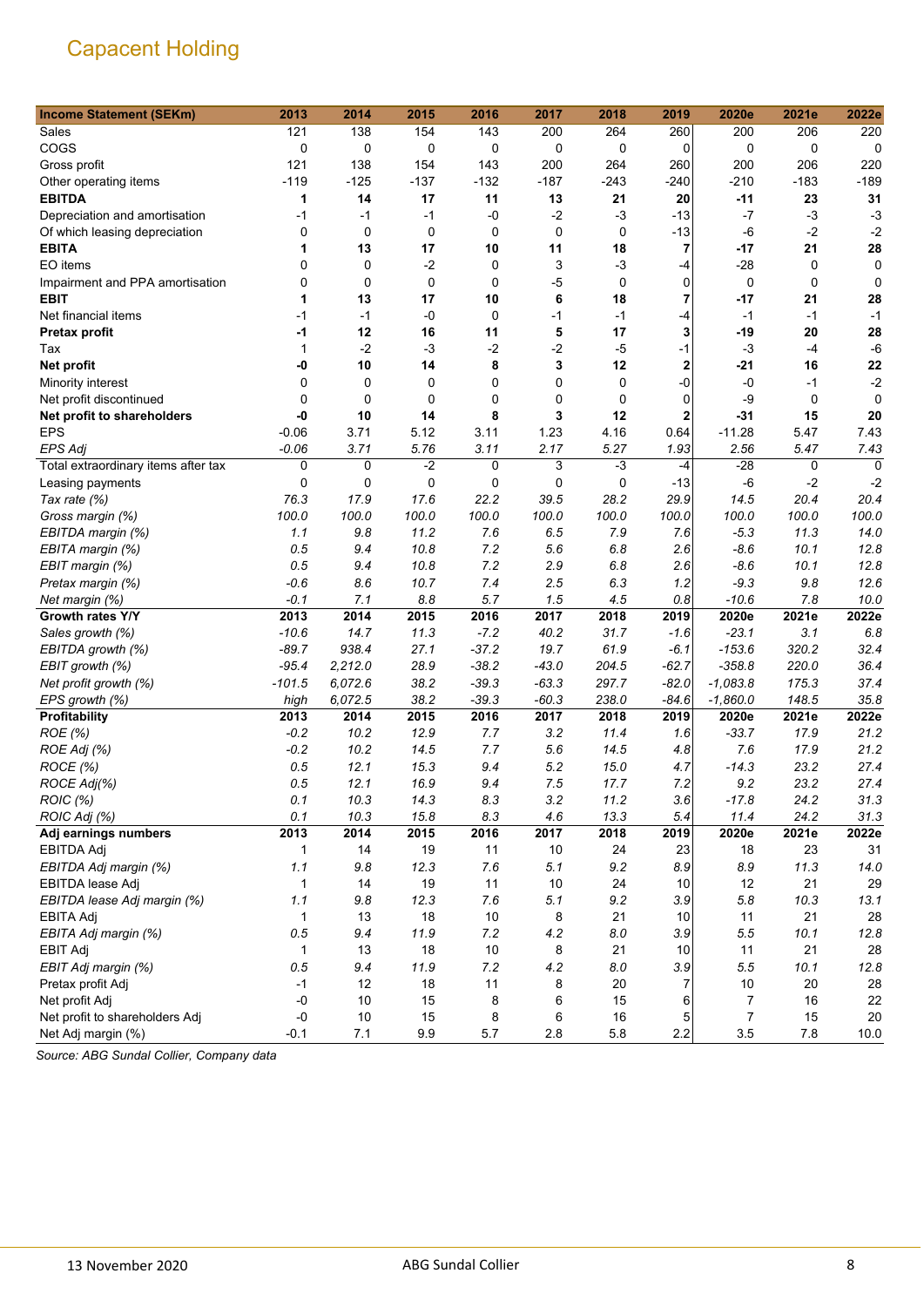| <b>Cash Flow Statement (SEKm)</b>      | 2013           | 2014           | 2015           | 2016           | 2017        | 2018    | 2019           | 2020e        | 2021e          | 2022e   |
|----------------------------------------|----------------|----------------|----------------|----------------|-------------|---------|----------------|--------------|----------------|---------|
| <b>EBITDA</b>                          |                | 14             | 17             | 11             | 13          | 21      | 20             | -11          | 23             | 31      |
| Net financial items                    | -1             | -1             | $-0$           | 0              | $-1$        | -1      | $-4$           | $-1$         | $-1$           | $-1$    |
| Paid tax                               | 1              | $-2$           | $-3$           | $-2$           | $-2$        | $-5$    | $-3$           | $-3$         | $-4$           | -6      |
| Non-cash items                         | -3             | $\mathbf 0$    | 3              | 1              | -4          | 0       | $\mathbf 0$    | 0            | 0              | 0       |
| Cash flow before change in WC          | $-3$           | 10             | 17             | 10             | 6           | 15      | 13             | $-15$        | 19             | 24      |
| Change in WC                           | -8             | $\overline{7}$ | 3              | $-7$           | 4           | 6       | $-10$          | 16           | $-2$           | $-2$    |
| <b>Operating cash flow</b>             | -10            | 17             | 20             | $\overline{2}$ | 10          | 21      | 3              | 1            | 17             | 23      |
| CAPEX tangible fixed assets            | -1             | 1              | $-0$           | $-1$           | $-10$       | $-3$    | -6             | $-2$         | $-2$           | $-3$    |
| CAPEX intangible fixed assets          | 0              | 0              | 0              | $\mathbf 0$    | 0           | 0       | $\mathbf 0$    | 0            | 0              | 0       |
| Acquisitions and disposals             | 0              | $\mathbf 0$    | $\mathbf 0$    | $\mathbf 0$    | 0           | 0       | 0              | 0            | $\mathbf 0$    | 0       |
| Free cash flow                         | -11            | 18             | 20             | 2              | -1          | 18      | -3             | $-1$         | 14             | 20      |
| Dividend paid                          | 0              | $\mathbf 0$    | -6             | $-13$          | -8          | $-3$    | -8             | 0            | 0              | $-10$   |
| Share issues and buybacks              | 0              | 0              | 0              | $\mathbf 0$    | $\mathbf 0$ | 0       | $\mathbf 0$    | 0            | 0              | 0       |
| Lease liability amortisation           | 0              | 0              | $\mathbf 0$    | $\mathbf 0$    | 0           | 0       | $-13$          | $-6$         | $-2$           | -2      |
| Other non cash items                   | $-7$           | -0             | -0             | 0              | $-14$       | 10      | $-33$          | 67           | 0              | 0       |
| <b>Balance Sheet (SEKm)</b>            | 2013           | 2014           | 2015           | 2016           | 2017        | 2018    | 2019           | 2020e        | 2021e          | 2022e   |
| Goodwill                               | 90             | 92             | 92             | 92             | 111         | 102     | 102            | 67           | 67             | 67      |
| Other intangible assets                | 0              | 0              | 0              | 0              | 5           | 4       | 8              | 3            | 3              | 3       |
| Tangible fixed assets                  | 2              | 1              | 1              | 1              | 2           | 4       | 4              | 1            | 3              | 5       |
| Right-of-use asset                     | 0              | $\mathbf 0$    | 0              | $\mathbf 0$    | 0           | 0       | 35             | 5            | 5              | 5       |
| Total other fixed assets               | $\overline{7}$ | 5              | $\overline{2}$ | $\overline{2}$ | 3           | 2       | $\overline{2}$ | 1            | 1              |         |
| <b>Fixed assets</b>                    | 99             | 99             | 95             | 96             | 122         | 112     | 150            | 76           | 78             | 80      |
| Inventories                            | 0              | $\mathbf 0$    | $\mathbf 0$    | $\mathbf 0$    | 0           | 0       | $\mathbf 0$    | $\mathbf 0$  | $\mathbf 0$    | 0       |
| Receivables                            | 40             | 29             | 38             | 37             | 56          | 61      | 62             | 32           | 37             | 44      |
| Other current assets                   | 0              | 0              | 0              | 0              | 0           | 0       | 0              | 0            | 0              | 0       |
| Cash and liquid assets                 | 2              | 6              | 20             | 6              | 6           | 15      | 5              | 15           | 28             | 35      |
| <b>Total assets</b>                    | 140            | 134            | 152            | 139            | 184         | 187     | 217            | 123          | 143            | 160     |
| Shareholders equity                    | 90             | 102            | 108            | 105            | 104         | 113     | 106            | 76           | 90             | 100     |
| Minority                               | 0              | 0              | 0              | 0              | 1           | 1       | 1              | $\mathbf{1}$ | $\overline{2}$ | 4       |
| <b>Total equity</b>                    | 90             | 102            | 108            | 105            | 105         | 114     | 107            | 76           | 92             | 104     |
| Long-term debt                         | 18             | 4              | 4              | 0              | 3           | 0       | 0              | 0            | 0              | 0       |
| Pension debt                           | 0              | 0              | 0              | 0              | 0           | 0       | 0              | 0            | 0              | 0       |
| Convertible debt                       | 0              | 0              | 0              | 0              | 0           | 0       | 0              | 0            | 0              | 0       |
| Leasing liability                      | 0              | 0              | 0              | 0              | $\mathbf 0$ | 0       | 37             | 5            | 5              | 5       |
| Total other long-term liabilities      | 0              | 0              | 0              | $\mathbf 0$    | 10          | 1       | 0              | 0            | 0              | 0       |
| Short-term debt                        | 0              | 0              | 0              | 2              | 11          | 6       | 17             | 0            | $\mathbf 0$    | 0       |
| Accounts payable                       | 32             | 28             | 40             | 33             | 55          | 66      | 56             | 42           | 45             | 51      |
| Other current liabilities              | 0              | $\Omega$       | $\mathbf 0$    | 0              | 0           | 0       | 0              | 0            | 0              | 0       |
| <b>Total liabilities and equity</b>    | 140            | 134            | 152            | 139            | 184         | 187     | 217            | 123          | 143            | 160     |
| Net IB debt                            | 16             | $-2$           | $-16$          | -4             | 8           | -9      | 49             | -10          | $-22$          | $-30$   |
| Net IB debt excl. pension debt         | 16             | $-2$           | $-16$          | -4             | 8           | -9      | 49             | -10          | $-22$          | $-30$   |
| Net IB debt excl. leasing              | 16             | -2             | $-16$          | $-4$           | 8           | -9      | 13             | $-15$        | $-28$          | $-35$   |
| Capital invested                       | 106            | 100            | 93             | 100            | 123         | 107     | 156            | 66           | 70             | 74      |
| Working capital                        | 8              | 1              | $-3$           | 5              | 1           | $-5$    | 6              | $-10$        | $-8$           | $-7$    |
| EV breakdown                           | 2013           | 2014           | 2015           | 2016           | 2017        | 2018    | 2019           | 2020e        | 2021e          | 2022e   |
| Market cap. diluted (m)                | na             | na             | 106            | 119            | 93          | 144     | 113            | 108          | 108            | 108     |
| Net IB debt Adj                        | 16             | $-2$           | $-16$          | -4             | 8           | -9      | 49             | -10          | $-22$          | $-30$   |
| Market value of minority               | 0              | 0              | 0              | 0              | 0           | 1       |                | 1            | 2              | 4       |
| Reversal of shares and participations  | 0              | 0              | 0              | 0              | 0           | 0       | 0              | 0            | 0              | 0       |
| Reversal of conv. debt assumed equity  | 0              | 0              | 0              | 0              | $\mathbf 0$ | 0       | 0              | 0            | 0              | 0       |
| EV                                     | na             | na             | 90             | 115            | 102         | 136     | 163            | 99           | 88             | 81      |
| <b>Capital efficiency</b>              | 2013           | 2014           | 2015           | 2016           | 2017        | 2018    | 2019           | 2020e        | 2021e          | 2022e   |
| Total assets turnover (%)              | 90.6           | 100.9          | 107.5          | 98.1           | 124.1       | 142.3   | 128.5          | 117.5        | 154.8          | 145.5   |
| Working capital/sales (%)              | 3.1            | 3.2            | $-0.4$         | 0.8            | 1.4         | $-0.8$  | 0.1            | $-1.1$       | $-4.4$         | $-3.4$  |
| <b>Financial risk and debt service</b> | 2013           | 2014           | 2015           | 2016           | 2017        | 2018    | 2019           | 2020e        | 2021e          | 2022e   |
| Net debt/equity                        | 0.18           | $-0.02$        | $-0.14$        | $-0.04$        | 0.08        | $-0.08$ | 0.46           | $-0.13$      | $-0.24$        | $-0.29$ |
| Net debt/market cap                    | na             | na             | $-0.16$        | $-0.03$        | 0.08        | $-0.07$ | 0.38           | $-0.09$      | $-0.21$        | $-0.28$ |
| Equity ratio (%)                       | 64.2           | 75.8           | 71.0           | 75.2           | 57.1        | 61.0    | 49.3           | 61.8         | 64.7           | 65.1    |
| Net IB debt adj./equity                | 0.18           | $-0.02$        | $-0.14$        | $-0.04$        | 0.08        | $-0.08$ | 0.46           | $-0.13$      | $-0.24$        | $-0.29$ |
| Current ratio                          | 1.29           | 1.26           | 1.43           | 1.26           | 0.93        | 1.05    | 0.79           | 1.09         | 1.38           | 1.53    |
| EBITDA/net interest                    | 1.04           | 13.42          | 70.02          | $-44.14$       | 14.38       | 17.32   | 5.48           | $-8.02$      | 38.68          | 51.22   |
| Net IB debt/EBITDA                     | 12.59          | $-0.15$        | $-0.91$        | $-0.40$        | 0.65        | $-0.41$ | 2.51           | 0.96         | $-0.97$        | $-0.99$ |
| Net IB debt/EBITDA lease Adj           | 12.59          | $-0.15$        | $-0.83$        | $-0.40$        | 0.82        | $-0.36$ | 1.24           | $-1.32$      | $-1.30$        | $-1.23$ |
| Interest cover                         | 0.45           | 12.82          | 67.82          | $-42.11$       | 12.42       | 14.79   | 1.86           | $-13.13$     | 34.51          | 47.06   |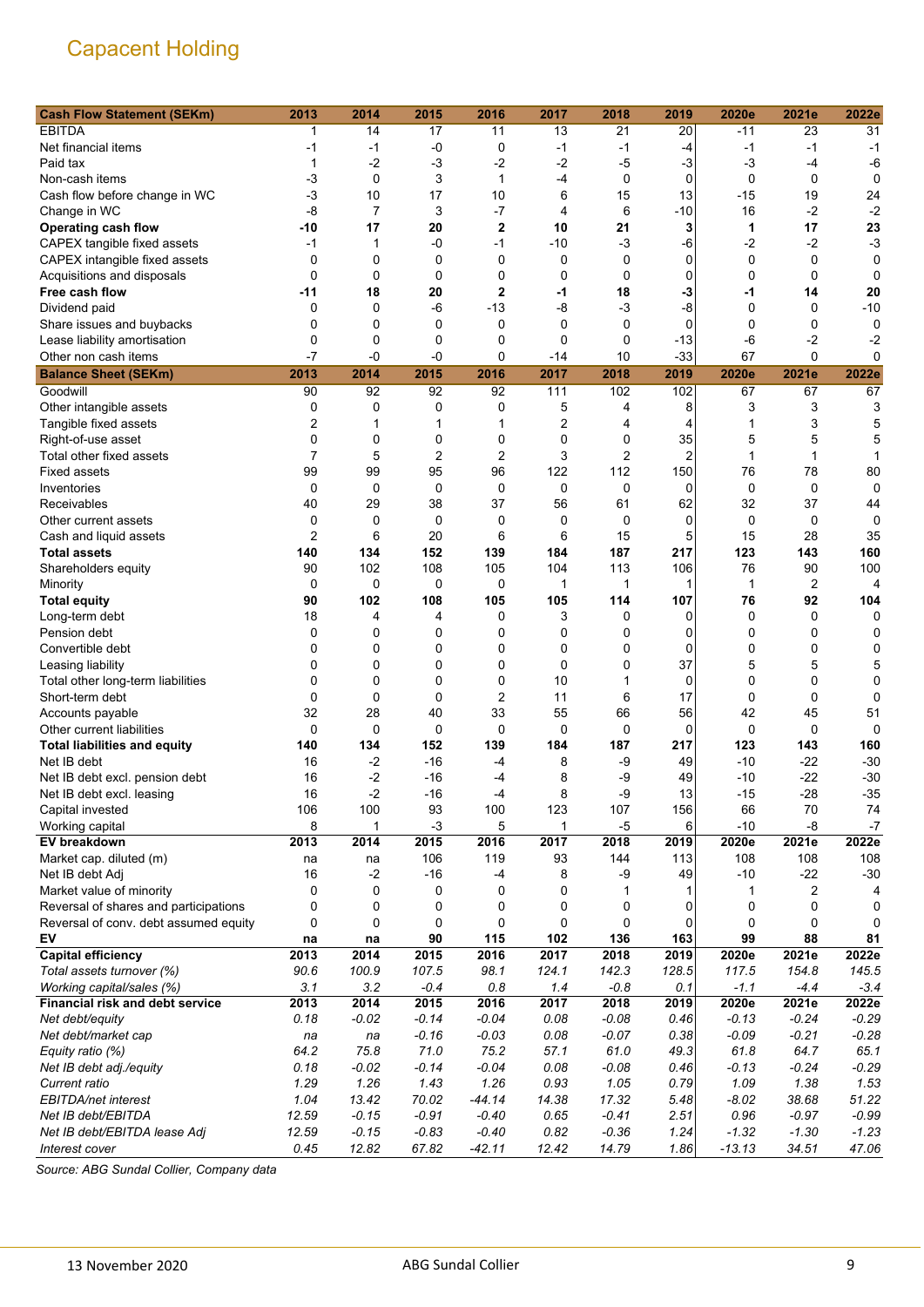| <b>Valuation and Ratios (SEKm)</b>         | 2013        | 2014        | 2015     | 2016   | 2017        | 2018        | 2019              | 2020e    | 2021e    | 2022e    |
|--------------------------------------------|-------------|-------------|----------|--------|-------------|-------------|-------------------|----------|----------|----------|
| Shares outstanding adj.                    | 3           | 3           | 3        | 3      | 3           | 3           | $\lvert 3 \rvert$ | 3        | 3        | 3        |
| Fully diluted shares Adj                   | 3           | 3           | 3        | 3      | 3           | 3           | 3                 | 3        | 3        | 3        |
| <b>EPS</b>                                 | $-0.06$     | 3.71        | 5.12     | 3.11   | 1.23        | 4.16        | 0.64              | $-11.28$ | 5.47     | 7.43     |
| Dividend per share Adj                     | 0           | 2.3         | 5.0      | 3.0    | 1.0         | 3.0         | $\mathbf 0$       | 0        | 3.8      | 5.2      |
| EPS Adj                                    | $-0.06$     | 3.71        | 5.76     | 3.11   | 2.17        | 5.27        | 1.93              | 2.56     | 5.47     | 7.43     |
| <b>BVPS</b>                                | 34.00       | 38.46       | 40.89    | 39.58  | 38.41       | 41.61       | 39.11             | 27.82    | 33.29    | 36.89    |
| <b>BVPS Adj</b>                            | $-0.14$     | 3.42        | 6.27     | 4.49   | $-4.39$     | 2.70        | $-1.10$           | 2.19     | 7.66     | 11.26    |
| Net IB debt / share                        | 6.2         | $-0.7$      | $-5.9$   | $-1.7$ | 3.1         | $-3.2$      | 18.2              | $-3.7$   | $-8.3$   | $-11.2$  |
| Share price                                | na          | na          | 40.00    | 45.10  | 34.30       | 48.10       | 41.60             | 39.80    | 39.80    | 39.80    |
| Market cap. (m)                            | na          | na          | 106      | 119    | 93          | 131         | 113               | 108      | 108      | 108      |
| <b>Valuation</b>                           | 2013        | 2014        | 2015     | 2016   | 2017        | 2018        | 2019              | 2020e    | 2021e    | 2022e    |
| P/E                                        | na          | na          | 7.8      | 14.5   | 27.8        | 11.6        | 64.9              | $-3.5$   | 7.3      | 5.4      |
| EV/sales                                   | na          | na          | 0.59     | 0.80   | 0.51        | 0.52        | 0.63              | 0.49     | 0.43     | 0.37     |
| <b>EV/EBITDA</b>                           | na          | na          | 5.2      | 10.6   | 7.8         | 6.5         | 8.3               | $-9.4$   | 3.8      | 2.7      |
| EV/EBITA                                   | na          | na          | 5.4      | 11.1   | 9.1         | 7.6         | 24.4              | $-5.7$   | 4.2      | 2.9      |
| EV/EBIT                                    | na          | na          | 5.4      | 11.1   | 17.3        | 7.6         | 24.4              | $-5.7$   | 4.2      | 2.9      |
| Dividend yield (%)                         | na          | na          | 12.5     | 6.7    | 2.9         | 6.2         | 0                 | 0        | 9.6      | 13.1     |
| FCF yield (%)                              | na          | na          | 18.7     | 1.6    | $-0.8$      | 12.8        | $-2.6$            | $-1.2$   | 13.2     | 18.7     |
| Lease adj. FCF yield (%)                   | na          | na          | 18.7     | 1.6    | $-0.8$      | 12.8        | $-14.1$           | $-7.0$   | 11.4     | 16.9     |
| P/BVPS                                     | na          | na          | 0.98     | 1.14   | 0.89        | 1.16        | 1.06              | 1.43     | 1.20     | 1.08     |
| P/BVPS Adj                                 | na          | na          | 6.38     | 10.05  | $-7.82$     | 17.80       | $-37.95$          | 18.20    | 5.20     | 3.54     |
| P/E Adj                                    | na          | na          | 6.9      | 14.5   | 15.8        | 9.1         | 21.6              | 15.6     | 7.3      | 5.4      |
| EV/EBITDA Adj                              | na          | na          | 4.8      | 10.6   | 10.0        | 5.6         | 7.0               | 5.5      | 3.8      | 2.7      |
| EV/EBITA Adj                               | na          | na          | 4.9      | 11.1   | 12.0        | 6.4         | 16.0              | 8.9      | 4.2      | 2.9      |
| <b>EV/EBIT Adj</b>                         | na          | na          | 4.9      | 11.1   | 12.0        | 6.4         | 16.0              | 8.9      | 4.2      | 2.9      |
| EV/cap. employed                           | na          | na          | 0.8      | 1.1    | 0.9         | 1.1         | 1.0               | 1.2      | 0.9      | 0.7      |
| <b>Investment ratios</b>                   | 2013        | 2014        | 2015     | 2016   | 2017        | 2018        | 2019              | 2020e    | 2021e    | 2022e    |
| Capex/sales                                | 0.8         | $-0.8$      | 0.2      | 0.4    | 5.2         | 1.0         | 2.2               | 1.2      | 1.2      | 1.2      |
| Capex/depreciation                         | 136.9       | $-189.9$    | 58.7     | 105.4  | 585.7       | 84.9        | nm                | 479.5    | 470.7    | 478.7    |
| Capex tangibles/tangible fixed assets      | 66.2        | $-96.9$     | 27.7     | 52.6   | 435.6       | 66.3        | 135.8             | 346.5    | 93.7     | 55.8     |
| Capex intangibles/definite intangibles     | $\mathbf 0$ | $\mathbf 0$ | $\Omega$ | 0      | $\mathbf 0$ | $\mathbf 0$ | 0                 | 0        | $\Omega$ | $\Omega$ |
| Depreciation on intangibles/definite intar | 149.9       | 222.9       | 2,076.9  | 136.5  | 34.0        | 73.9        | $\Omega$          | 17.5     | 18.4     | 19.3     |
| Depreciation on tangibles/tangibles        | 0           | 0           | 0        | 0      | 0           | 0           | $\mathbf 0$       | 0        | 0        | 0        |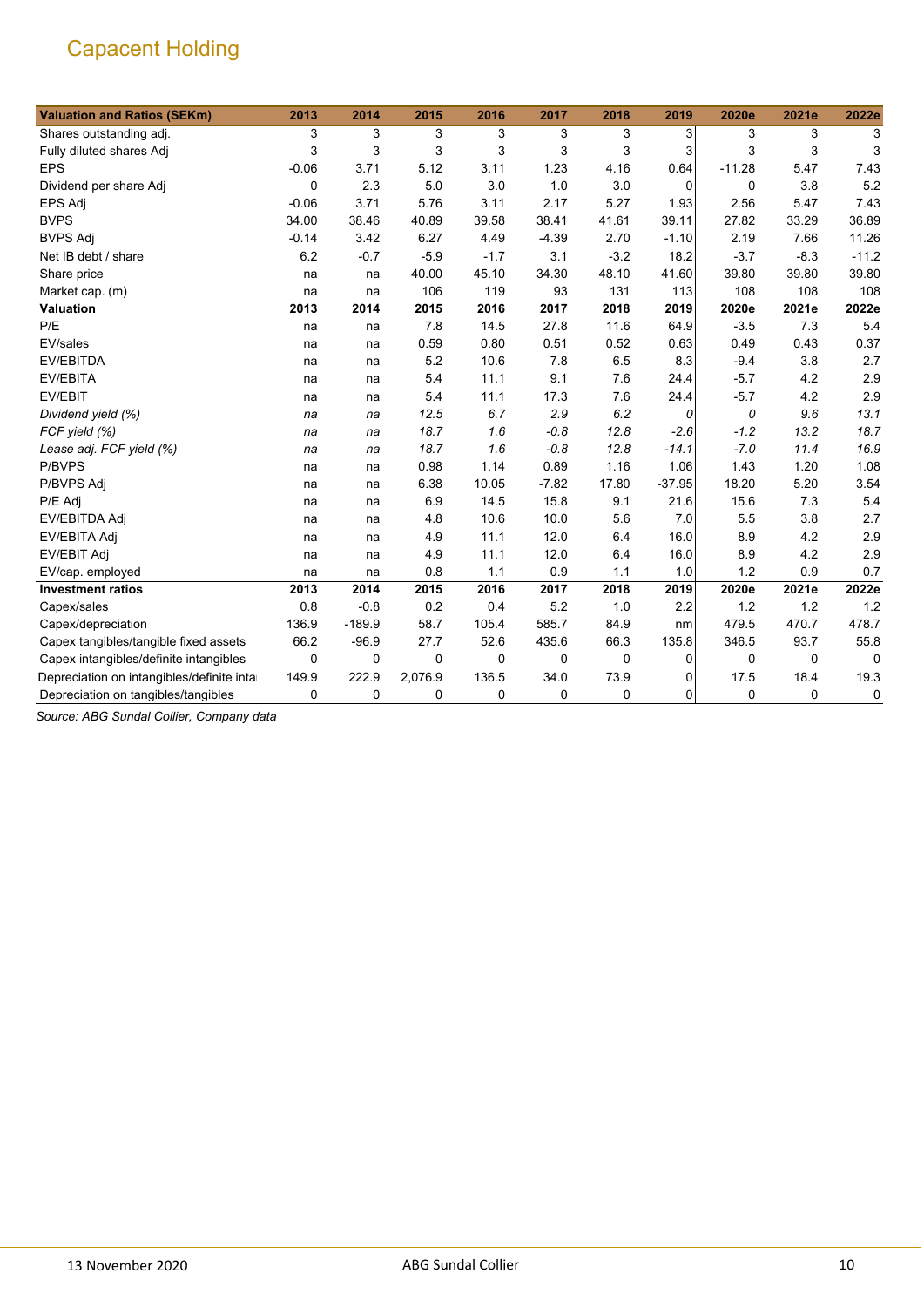#### **Analyst certification**

I/We, Stefan Knutsson, Victor Forssell, the author(s) of this report, certify that not withstanding the existence of any such potential conflicts of interests referred to below, the views expressed in this report accurately reflect my/our personal view about the companies and securities covered in this report.

#### **Analyst valuation methods**

ABG Sundal Collier analysts may publish valuation ranges for stocks covered under Company Sponsored Research. These valuation ranges rely on various valuation methods. One of the most frequently used methods is the valuation of a company by calculation of that company's discounted cash flow (DCF). Another valuation method is the analysis of a company's return on capital employed relative to its cost of capital. Finally, the analysts may analyse various valuation multiples (e.g. the P/E multiples and the EV/EBITDA multiples) relative to global industry peers. In special cases, particularly for property companies and investment companies, the ratio of price to net asset value is considered. Valuation ranges may be changed when earnings and cash flow forecasts are changed. They may also be changed when the underlying value of a company's assets changes (in the cases of investment companies, property companies or insurance companies) or when factors impacting the required rate of return change.

#### **Important Company Specific Disclosure**

The following disclosures relate to the relationship between ABG Sundal Collier and its affiliates and the companies covered by ABG Sundal Collier referred to in this research report.

Unless disclosed in this section, ABG Sundal Collier has no required regulatory disclosures to make in relation to an ownership position for the analyst(s) and members of the analyst's household, ownership by ABG Sundal Collier, ownership in ABG Sundal Collier by the company(ies) to whom the report(s) refer(s) to, market making, managed or co-managed public offerings, compensation for provision of certain services, directorship of the analyst, or a member of the analyst's household, or in relation to any contractual obligations to the issuance of this research report.

ABG Sundal Collier has undertaken a contractual obligation to issue this report and receives predetermined compensation from the company covered in this report.

ABG Sundal Collier is not aware of any other actual, material conflicts of interest of the analyst or ABG Sundal Collier of which the analyst knows or has reason to know at the time of the publication of this report.

Production of report: 13/11/2020 13:54 CET.

All prices are as of market close on 12 November, 2020 unless otherwise noted.

#### **Disclaimer**

This document has been prepared by ABG Sundal Collier which is the marketing name referring to all or any of ABG Sundal Collier ASA, ABG Sundal Collier AB or ABG Sundal Collier Partners LLP and any of their affiliated or associated companies and their directors, officers, representatives and employees.

This research product is commissioned and paid for by the company covered in this report. As such, this report is deemed to constitute an acceptable minor non-monetary benefit (i.e. not investment research) as defined in MiFID II.

This research product has not been prepared in accordance with legal requirements designed to promote the independence of investment research and is not subject to any prohibition on dealing ahead of the dissemination.

This report is provided solely for the information and use of professional investors, who are expected to make their own investment decisions without undue reliance on this report. The information contained herein does not apply to, and should not be relied upon by, retail clients. This report is for distribution only under such circumstances as may be permitted by applicable law. Research reports prepared by ABG Sundal Collier are for information purposes only. ABG Sundal Collier accepts no liability whatsoever for any losses arising from any use of this report or its contents. This report is not to be used or considered as an offer to sell, or a solicitation of an offer to buy. The information herein has been obtained from, and any opinions herein are based upon, sources believed reliable, but ABG Sundal Collier makes no representation as to its accuracy or completeness and it should not be relied upon as such. All opinions and estimates herein reflect the judgment of ABG Sundal Collier on the date of this report and are subject to change without notice. Past performance is not indicative of future results.

This research report does not, and does not attempt to contain everything material that there is to be said about Capacent Holding.

The compensation of our research analysts is determined exclusively by research management and senior management, but not including investment banking management. Compensation is not based on specific investment banking revenues, however, it is determined from the profitability of the ABG Sundal Collier Group, which includes earnings from investment banking operations and other business. Investors should assume that ABG Sundal Collier is seeking or will seek investment banking or other business relationships with the companies in this report. The research analyst(s) responsible for the preparation of this report may interact with trading desk and sales personnel and other departments for the purpose of gathering, synthesizing and interpreting market information. From time to time, ABG Sundal Collier and its affiliates and any shareholders, directors, officers or employees thereof may (I) have a position in, or otherwise be interested in, any securities directly or indirectly connected to the subject of this report, or (II) perform investment banking or other services for, or solicit investment banking or other services from, a company mentioned in this report. ABG Sundal Collier relies on information barriers to control the flow of information contained in one or more areas of ABG Sundal Collier, into other areas, units, groups or affiliates of ABG Sundal Collier.

Norway: ABG Sundal Collier ASA is regulated by the Financial Supervisory Authority of Norway (Finanstilsynet); Sweden: ABG Sundal Collier AB is regulated by the Swedish Financial Supervisory Authority (Finansinspektionen); UK: This report is a communication made, or approved for communication in the UK, by ABG Sundal Collier Partners LLP, authorised and regulated by the Financial Conduct Authority in the conduct of its business. US: This report is being distributed in the United States in accordance with FINRA Rule 1050(f)(3)(B) by ABG Sundal Collier Inc., a FINRA member which accepts responsibility for its content. Research analysts are not registered/qualified as research analysts with FINRA or the NYSE, and are not associated persons of ABG Sundal Collier Inc. and therefore not subject to FINRA Rule 2241, the research analyst conflict rules. Research reports distributed in the U.S are intended solely for "major institutional investors", as defined under Rule 15a-6 of the Securities Exchange Act of 1934. Each U.S major institutional investor that receives a copy of this research report by its acceptance represents that it agrees it will not distribute this research report to any other person. Any U.S. major institutional investor receiving this report who wishes to effect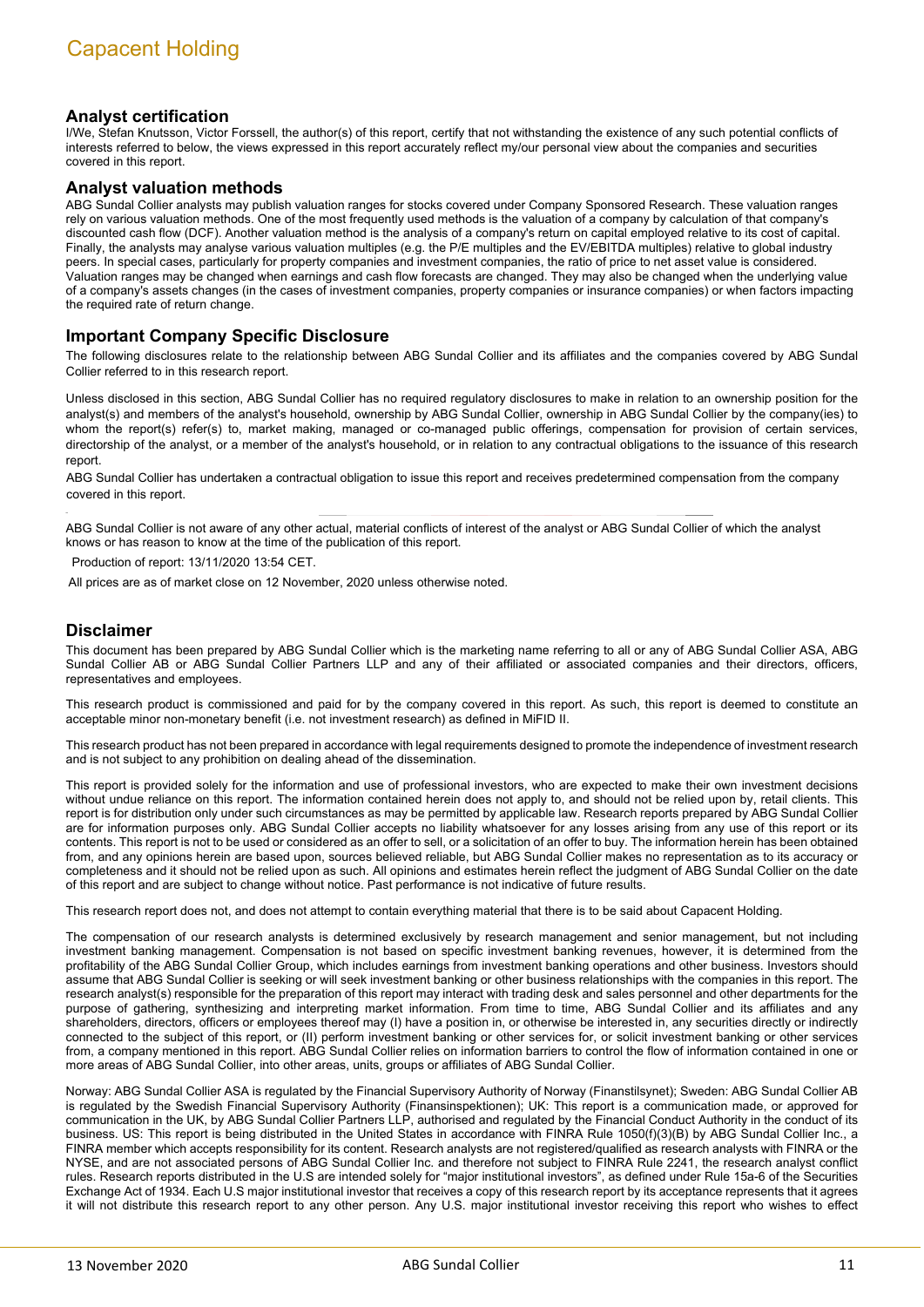transactions in any securities referred to herein should contact ABG Sundal Collier Inc., not its affiliates. Further information on the securities referred to herein may be obtained from ABG Sundal Collier Inc., on request.

Singapore: This report is distributed in Singapore by ABG Sundal Collier Pte Ltd, which is not licensed under the Financial Advisers Act (Chapter 110 of Singapore). In Singapore, this report may only be distributed to institutional investors as defined in Section 4A(1)(c) of the Securities and Futures Act (Chapter 289 of Singapore) ("SFA"), and should not be circulated to any other person in Singapore.

This report may not be reproduced, distributed or published by any recipient for any purpose whatsoever without the prior written express permission of ABG Sundal Collier.

#### **Additional information available upon request. If reference is made in this report to other companies and ABG Sundal Collier provides research coverage for those companies details regarding disclosures may be found on our website www.abgsc.com.**

© Copyright 2020 ABG Sundal Collier ASA